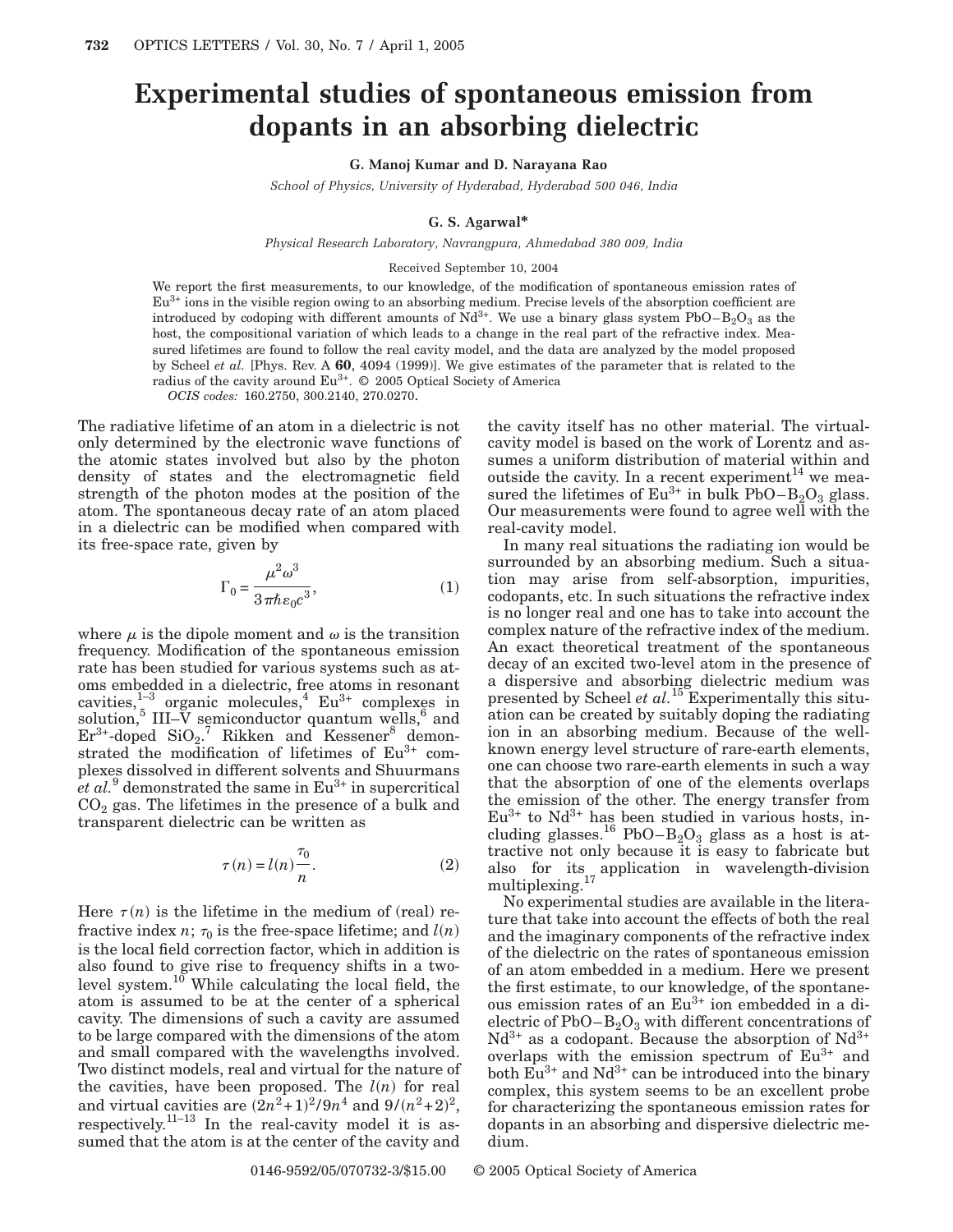

Fig. 1. a, Fluorescence spectrum of  $Eu^{3+}$  and b, absorption spectrum of  $Nd^{3+}$  magnified  $5\times$  for clarity.

The binary lead borate glasses  $xPbO+(100)$  $-x$  $B_2O_3$ :1Eu<sup>3+</sup>+*y*Nd<sup>3+</sup> were prepared by the melt quench method. The concentration of PbO was varied in steps of 10 from 30 to 90, and concentrations of  $Nd^{3+}$  were chosen as 0, 0.05, 0.1, 0.25, 0.5, and 1 mol.%. The starting materials, PbO,  $H_3BO_3$ , Eu<sub>2</sub>O<sub>3</sub>, and  $Nd<sub>2</sub>O<sub>3</sub>$ , were ground in an agate mortar for 20 min under acetone. Then the mixture was subjected to heating at 200 $^{\circ}$ C for 1 h; 500 $^{\circ}$ C for 2 h; and 800-1000°C, depending on the composition, for 45 min. When a clear melt was achieved, it was poured into a copper mold and pressed by another copper plate. The glasses were then annealed at 250°C for 24 h. They were polished with cerium oxide to obtain clear and flat surfaces.

The relative compositional variation of PbO and  $B_2O_3$  yields a change in the real part  $(\eta)$  of the refractive index and does not depend on either the  $Eu^{3+}$  or  $Nd^{3+}$  concentrations. Index  $\eta$  was measured by the Brewster's angle method with a He–Ne laser. The values of imaginary part  $\kappa$  of the refractive index were obtained by taking the area under the peak,  ${}^4I_{9/2}$  to  $({}^4G_{5/2}, {}^2G_{7/2}),$  from the absorption spectrum of  $Nd^{3+}$  shown in Fig. 1. This transition is in resonance with the fluorescence from  ${}^5D_0$  to  ${}^7F_0$  of Eu<sup>3+</sup> also shown in Fig. 1. The value of  $\kappa$  is 0.54 $\times$ 10<sup>-6</sup> for the lowest Nd<sup>3+</sup> concentration and  $9.41 \times 10^{-6}$  for the highest  $Nd^{3+}$  concentration. The fluorescence of  $Eu^{3+}$ is from  ${}^5D_0$  to  ${}^7F_j$  (*j*=0,1,2,3,4). Figure 2 shows the fluorescence of  $\tilde{Eu}^{3+}$  with different concentrations of  $Nd^{3+}$  indicated by the numbers on each curve. The reduction in the fluorescence is mainly due to two factors; quenching by  $Nd^{3+}$  and partial absorption of the excitation energy  $(532 \text{ nm})$  by Nd<sup>3+</sup> itself. The excitation spectra of  $Eu^{3+}$  in the absence and in the presence of  $Nd^{3+}$  are identical indicating that there is no reverse energy transfer, i.e., from  $Nd^{3+}$  to  $Eu^{3+}$ . Hence the measured lifetimes are due to the energy  $\mathrm{transfer\ from\ }^{5}D_{0}\ \mathrm{of\ Eu^{3+}\ to\ }(^{4}G_{5/2},{}^{2}G_{7/2})\ \mathrm{of\ Nd^{3+}. \ The}$ lifetimes of  $Eu^{3+}$  were measured at 613 nm, which is the strongest emission peak. Our measured decay times are the same for all the transitions from the  ${}^5D_0$  to  ${}^7F_j$  manifold as the upper level is nondegenerate.<sup>9</sup> The samples were excited with the second harmonic (532 nm) of the Nd:YAG laser. The pulse width was 6 ns with a 10-Hz repetition rate. The fluorescence was collected at 90° with a monochromator. The output from the photomultiplier tube was connected to a Tektronix TDS 220 digital oscilloscope. The decays showed a deviation from the single exponential nature for higher  $Nd^{3+}$  concentrations. The lifetimes for all the samples were taken to be as those obtained by a single exponential fit for better consistency. To analyze our experimental data, we used Eq. (53) of Ref. 15, which describes both radiative and nonradiative decay owing to dipole–dipole energy transfer in an absorbing medium:

$$
\frac{\Gamma}{\Gamma_0} = \frac{9\varepsilon_I(\omega_A)}{|2\varepsilon(\omega_A) + 1|^2} \left(\frac{c}{\omega_A R}\right)^3
$$
  
+ 
$$
\frac{9\varepsilon_I(\omega_A)[28|\varepsilon(\omega_A)|^2 + 12\varepsilon_R(\omega_A) + 1]}{|2\varepsilon(\omega_A) + 1|^4} \left(\frac{c}{\omega_A R}\right)
$$
  
+ 
$$
\frac{9\eta(\omega_A)}{|2\varepsilon(\omega_A + 1)|^4} [4|\varepsilon(\omega_A)|^4 + 4\varepsilon_R |\varepsilon(\omega_A)|^2 + \varepsilon_R^2(\omega_A)
$$
  
- 
$$
\varepsilon_I^{2}(\omega_A)] - \frac{9\kappa(\omega_A)}{|2\varepsilon(\omega_A + 1)|^4} [4|\varepsilon(\omega_A)|^2 + 2\varepsilon_R(\omega_A)]
$$
  
+ 
$$
O(R), \quad \varepsilon_R = \eta^2 - \kappa^2, \quad \varepsilon_I = 2\eta\kappa,
$$
 (3)

 $\overline{\Gamma}$ 



Fig. 2. Fluorescence spectrum of  $Eu^{3+}$  in the presence of varying amounts of  $Nd^{3+}$ . Number on each curve denotes the  $Nd^{3+}$  concentration.